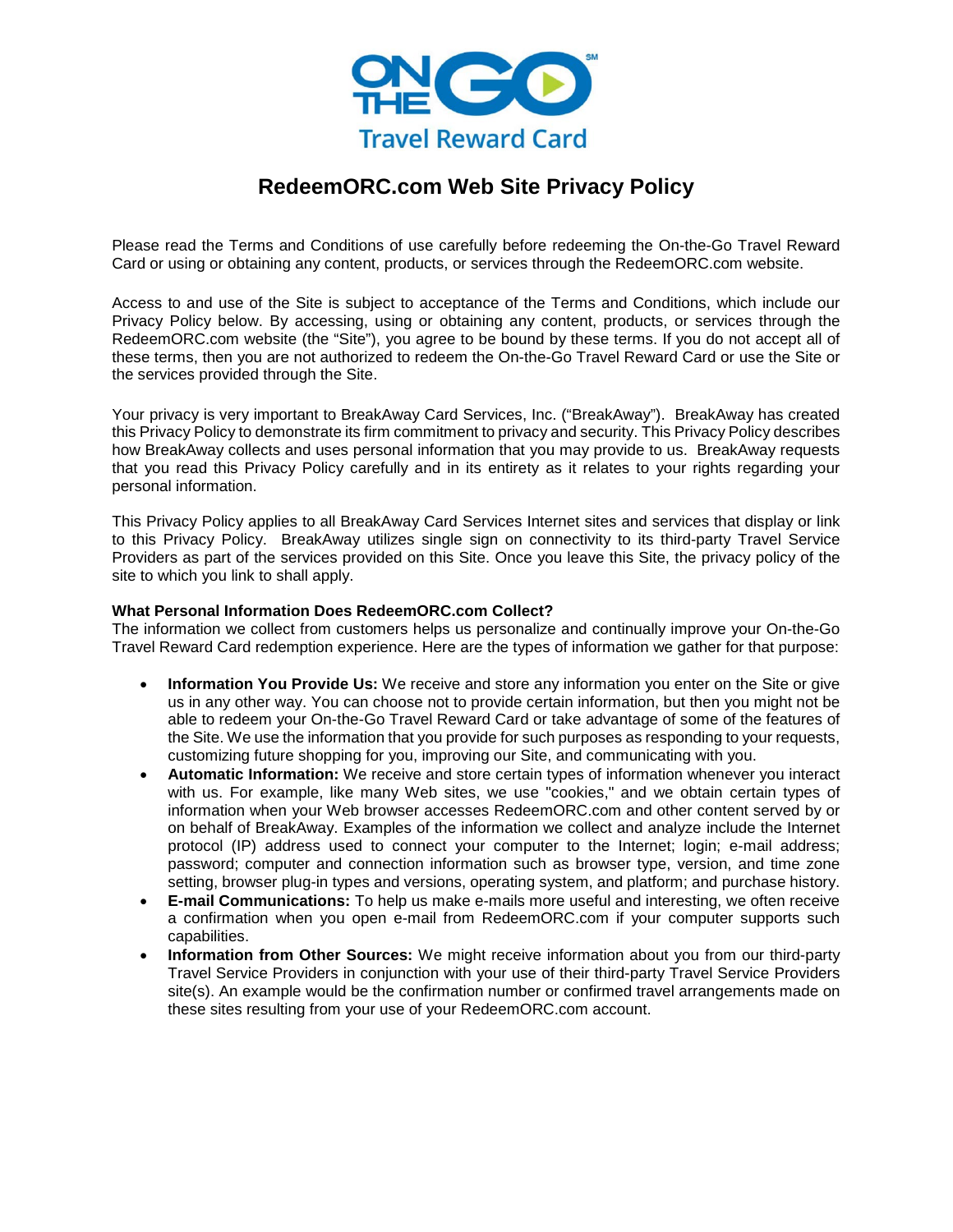## **Use of Cookies**

- Cookies are unique identifiers that we transfer to your device to enable our systems to recognize your device and to provide features such as your preferences, account information, and storage of items in your Shopping Cart between visits.
- The Help feature on most browsers will tell you how to prevent your browser from accepting new cookies, how to have the browser notify you when you receive a new cookie, or how to disable cookies altogether. Additionally, you can disable or delete similar data used by browser add-ons, such as Flash cookies, by changing the add-on's settings or visiting the Web site of its manufacturer. Because cookies allow you to take advantage of some of RedeemORC.com's essential features, we recommend that you leave them turned on. For instance, if you block or otherwise reject our cookies, you will not be able to add items to your Shopping Cart, proceed to Checkout, or connect to third-party Travel Service Providers to arrange travel services as part of your redemption of your On-the-Go Travel Reward Card(s).

# **Does RedeemORC.com Share the Information Received From You?**

Information about registered users is an important part of our business, and we are not in the business of selling it to others. We share customer information only with third-party Travel Service Providers only as needed to arrange travel related services on your behalf.

- **Third-Party Service Providers:** RedeemORC.com utilizes third-party Travel Service Providers such as reservation companies, airlines, hotels, rental car agencies and other companies and entities to perform functions on our behalf. Examples include fulfilling travel services, sending postal mail and e-mail, removing repetitive information from customer lists, analyzing data, providing marketing assistance, providing search results and links (including paid listings and links), processing credit card payments, and providing customer service. These third party Travel Service Providers have access to some of your personal information which is needed to provide travel reservations or services on your behalf, but do not use it for any other purposes.
- **Business Transfers:** As we continue to develop our business, we might sell or buy subsidiaries or business units. In such transactions, customer information generally is one of the transferred business assets but remains subject to the promises made in any pre-existing Privacy Notice (unless, of course, the customer consents otherwise). Also, in the unlikely event that BreakAway Card Services, or substantially all of its assets are acquired, customer information will of course be one of the transferred assets.
- **Protection of BreakAway, our Third-Party Service Providers and Others:** We release account and other personal information when we believe release is appropriate to comply with the law; enforce or apply our Terms and Conditions; or protect the rights, property, or safety of BreakAway, our users, Third-Party Service Providers, or others. This includes exchanging information with other companies and organizations for fraud protection and credit risk reduction. Obviously, however, this does not include selling, renting, sharing, or otherwise disclosing personally identifiable information from users for commercial purposes in violation of the commitments set forth in this Privacy Notice.
- **Prior Consent:** Other than as set out above, you will receive notice when information about you might go to third parties, and you will have an opportunity to choose not to share the information.

### **How Secure Is Information About Me?**

- We work to protect the security of your information during transmission by using Secure Sockets Layer (SSL) software, which encrypts information you input.
- We utilize your sensitive credit card and personally identifiable information only as needed and only with those services that require this information. Access to this information is strictly controlled on a need-to-know basis by BreakAway and Third Party Service Providers.
- We utilize sophisticated encryption and tokenization strategies to safeguard your credit card information in our data bases to protect this information in the unlikely event of unauthorized access to our databases.
- We reveal only the last four digits of your credit card numbers when confirming an order. Of course, we transmit the entire credit card number to the appropriate credit card company during order processing.